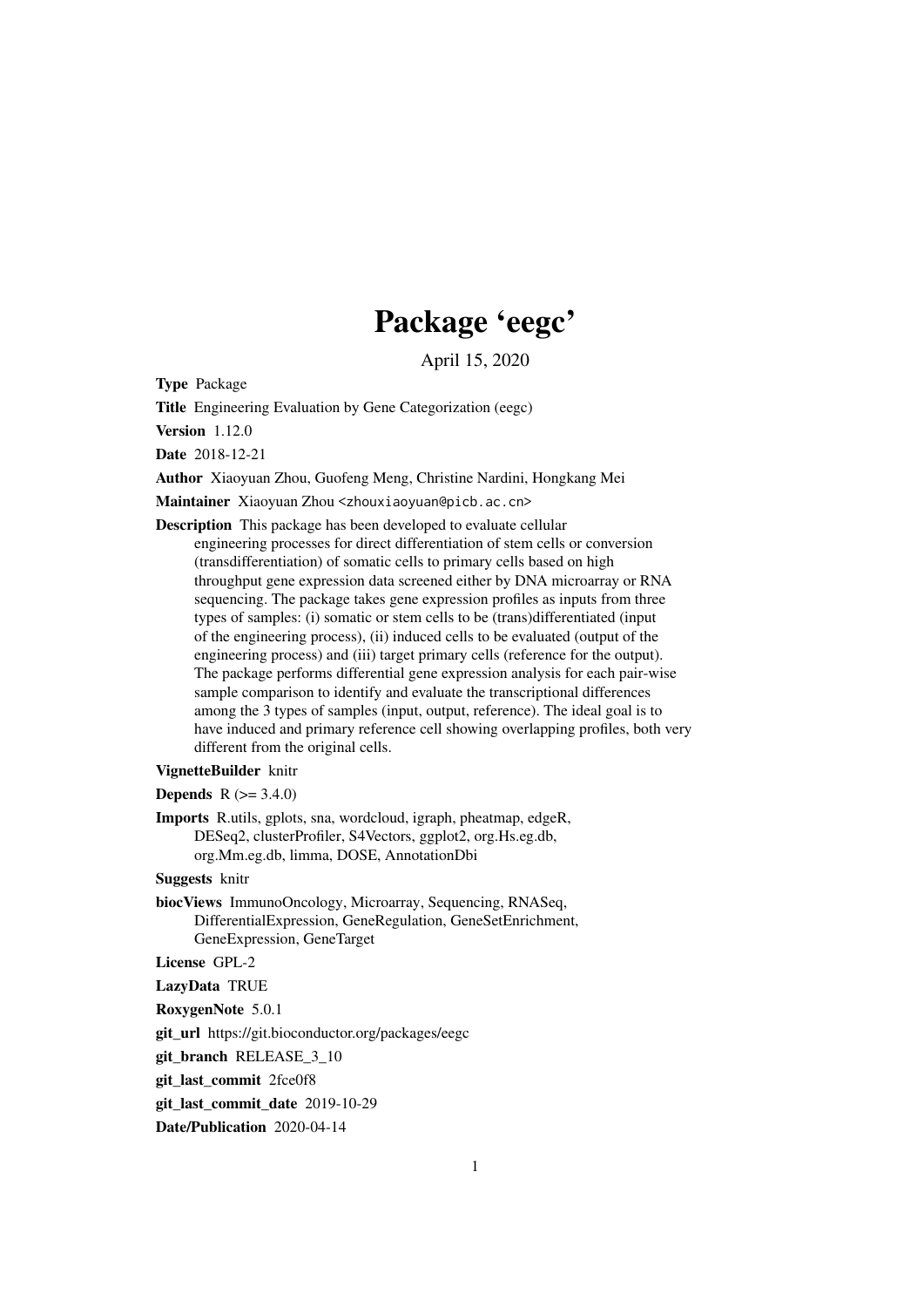## <span id="page-1-0"></span>R topics documented:

|       |             | $\overline{2}$  |
|-------|-------------|-----------------|
|       | cate.gene   | $\overline{3}$  |
|       |             | 3               |
|       |             | $\overline{4}$  |
|       |             | 5               |
|       |             | 6               |
|       |             | $\overline{7}$  |
|       |             | $\overline{7}$  |
|       |             | 8               |
|       |             | 8               |
|       | expr.filter | 9               |
|       |             | 10              |
|       |             | $-11$           |
|       |             |                 |
|       |             |                 |
|       |             |                 |
|       |             |                 |
|       |             |                 |
|       |             |                 |
|       |             |                 |
|       |             |                 |
|       |             |                 |
|       |             |                 |
|       |             | $\overline{17}$ |
|       |             |                 |
|       |             |                 |
|       |             |                 |
| Index |             | 20              |

barplotEnrich *Barplot the enrichResult*

## Description

This function is revised from the [barplot.enrichResult](#page-0-0) function DOSE package, and used to perform a barplot of the enrichResult object.

## Usage

```
barplotEnrich(height, x = "Count", colorBy = "p.adjust", top = 5,
font.size = 12, title = "", color = NULL,...)
```

| height  | enrich Result object, alternatively output from function Enrich function. |
|---------|---------------------------------------------------------------------------|
| X       | one of "Count" and "GeneRatio" to specify the x axis.                     |
| colorBy | one of 'pvalue', 'p.adjust', 'qvalue'.                                    |
| top     | number of top categories to show.                                         |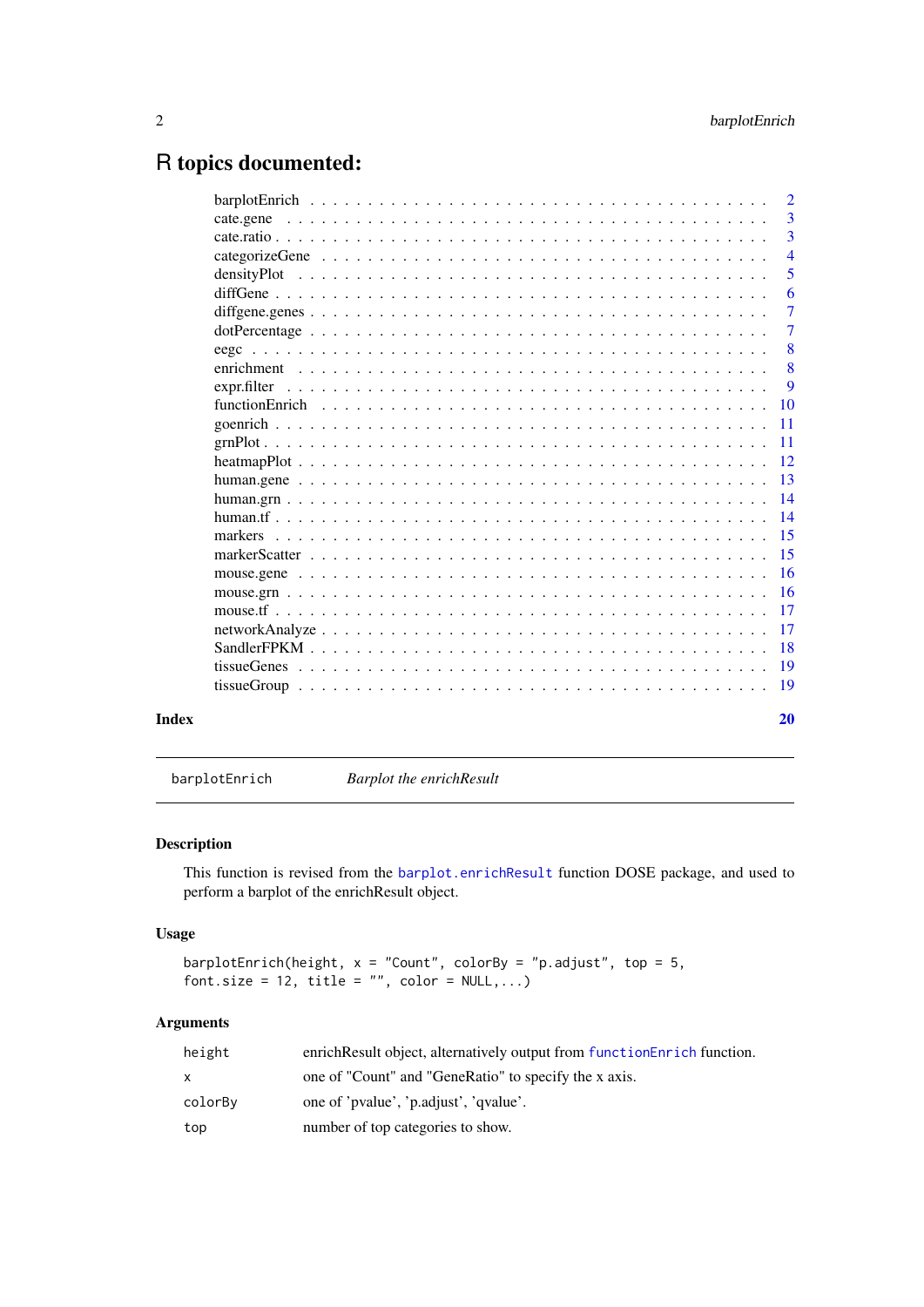#### <span id="page-2-0"></span>cate.gene 3

| font.size, title |                                     |
|------------------|-------------------------------------|
|                  | font size and title.                |
| color            | the color of the bar.               |
|                  | see parameters in fortify function. |

## Value

bar plot of enrichment results

## Examples

```
## Not run:
  # plot the "enrichResult" of Inactive category
  inactive = goenrichraw[[2]]
  barplotEnrich(inactive, top =5, color ="#2c7bb6", title = "Inactive")
```
## End(Not run)

cate.gene *Categorized genes*

## Description

A list with five gene categories.

#### Usage

data(cate.gene)

## Format

A list

## Value

A list with five gene catogories.

cate.ratio *Expression Difference ratios of categorized genes*

## Description

A list with five data frames of gene ED ratios

### Usage

data(cate.ratio)

## Format

A list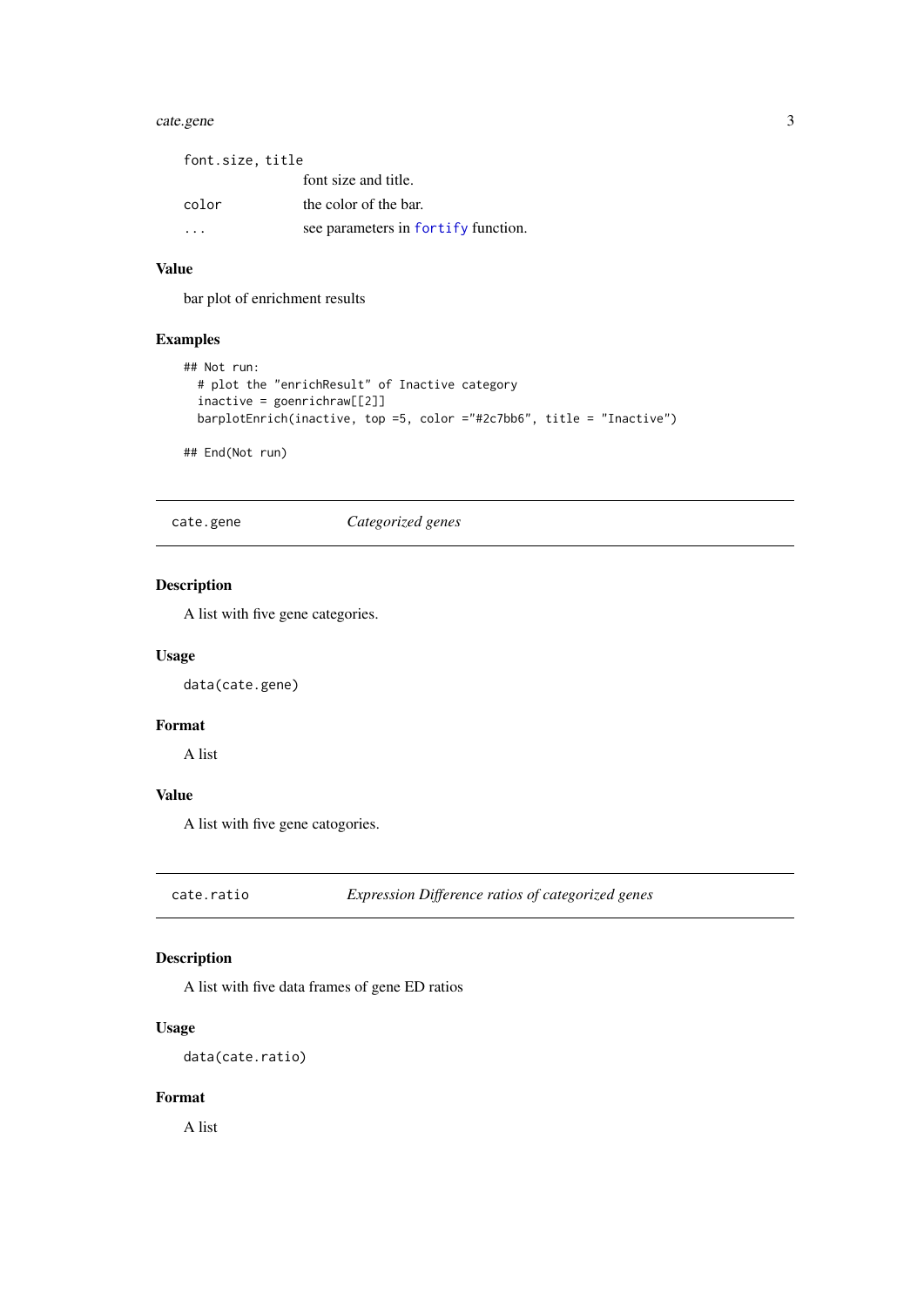#### <span id="page-3-0"></span>Value

A list with ED ratios for five gene catogories.

<span id="page-3-1"></span>categorizeGene *Gene Categorization*

#### Description

This function categorizes differential genes of each pair-wise comparison among e.g. initiating A, derived B and primary C samples during a cellular engineering, into five categories named from *Reversed*,*Inactive*,*Insufficient*, *Successful* and *Over* representing the gene reprogrammed states, and calculates the ratio of expression difference (ED) between B and A to the ED between C and A.

#### Usage

categorizeGene(expr, diffGene, from.sample,to.sample, target.sample)

#### Arguments

| expr     | a data frame with expression for all genes in diffGene, alternatively output from<br>diffGene function.                                                                                                                          |
|----------|----------------------------------------------------------------------------------------------------------------------------------------------------------------------------------------------------------------------------------|
| diffGene | a list of differential genes in three comparisons, alternatively output by diffeene<br>function.                                                                                                                                 |
|          | from.sample, to.sample, target.sample<br>character to specify the name of initiating sample, derived sample and primary<br>sample during a cellular engineering, must be consistent with sample names in<br>the expr data frame. |

#### Details

Gene (g) categorization is achieved by considering the pair-wise comparisons (Expression Difference, ED eq. 1) among the three types of samples and the ratio of such differences (EDg ratio, eq. 2).  $EDg(B, A) = average expression of ginBminus average expression of ginA (1)$  $EDgratio = EDg(B, A)/EDg(C, A)$  (2)

*Reversed*,  $EDg(B, A)$  and  $EDg(B, C)$  are significantly differential, while  $EDg(C, A)$  is not limited by differential or not, EDg ratio is smaller than 0; *Inactive*, EDg(C,A) and EDg(B,C) are significantly differential, while EDg(B,A) is not differential; *Insufficient*, EDg(B,A) ,EDg(C,A) and EDg(B,C) are all significantly differential, EDg ratio is between 0 and 1; *Successful*, EDg(B,A) and EDg(C,A) are significantly differential, while EDg(B,C) is not differential; *Over*, EDg(B,A) and EDg(B,C) are significantly differential, while  $EDg(C, A)$  is not limited by differential or not,  $EDg$  ratio is greater than 1. For the *Inactive* and *Successful* categories, genes with bottom and top 5 percentage ED ratios are removed to avoid the ambiguous categorization with *Reversed*, *Insufficient* or *Over* categories.

#### Value

A list with components: a list of the five gene categories a list of the ED ratios for the five gene categories.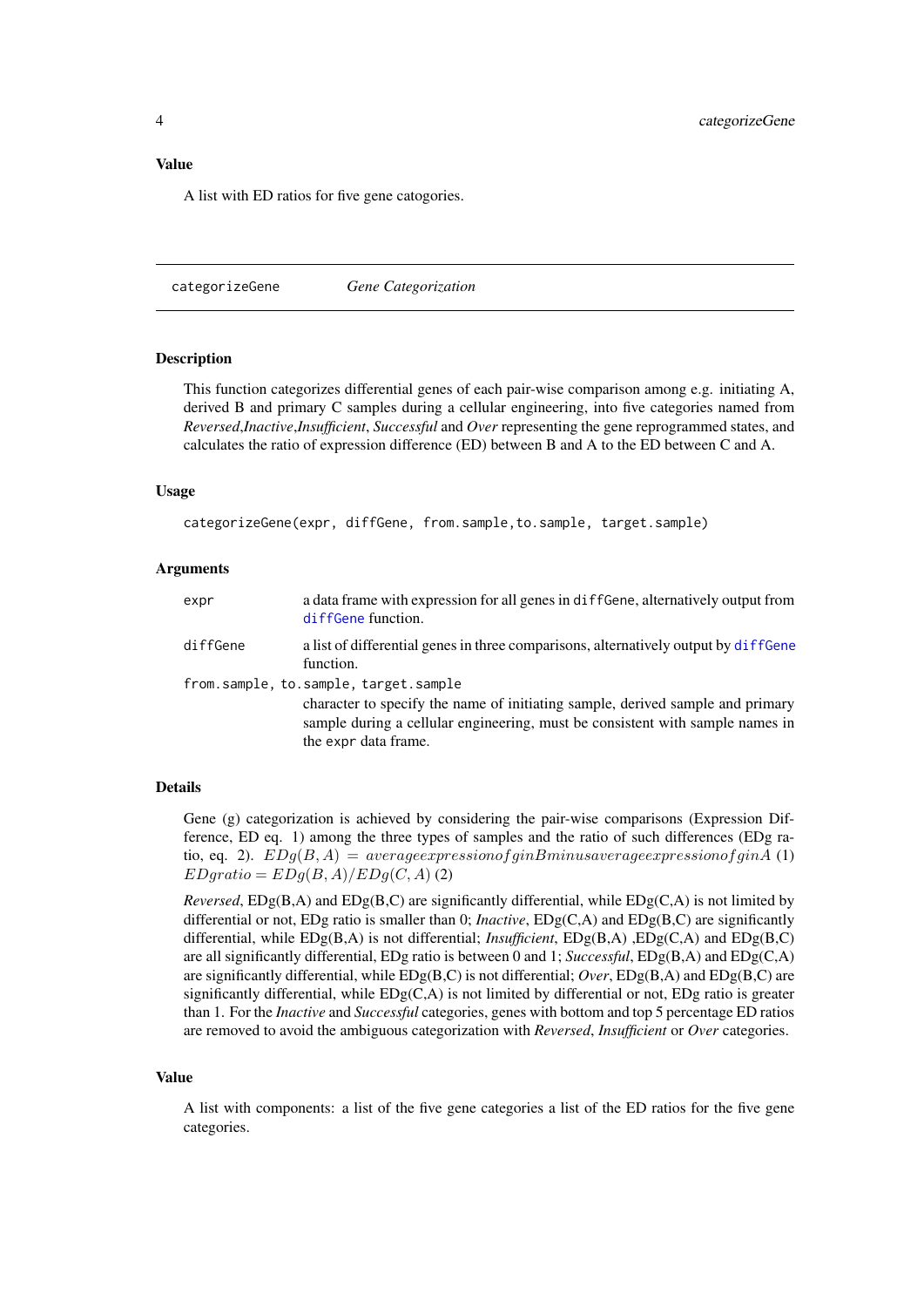#### <span id="page-4-0"></span>densityPlot 5

## Examples

```
data(expr.filer)
data(diffgene.genes)
category = categorizeGene(expr = expr.filter,diffGene = diffgene.genes,
           from.sample="DMEC", to.sample="rEChMPP", target.sample="CB")
cate.gene = category[[1]]
cate.ratio = category[[2]]
```
densityPlot *Quantify Genes and Corresponding ED ratios in Each Category*

#### Description

Quantify genes in each gene category and their expression difference (ED) ratios in a density plot.

## Usage

```
densityPlot(ratio, color = NULL, main = NA, xlab = NA, ylab = "Density",
legend.labels = NULL, shade = TRUE, transparency = TRUE, proportion = TRUE,
out.file = NULL, ...)
```
#### Arguments

| a list of ED ratios for five gene categories, alternatively output by categorize Gene.                                 |
|------------------------------------------------------------------------------------------------------------------------|
| vector of colors for the five gene categories.                                                                         |
| main, xlab, ylab                                                                                                       |
| the overall title, tile for x axis, and title for y axis, see title.                                                   |
| vector of labels for the legend.                                                                                       |
| logical to determine if the five categories are filled with shades.                                                    |
| logical to determine if the density plot is transparent.                                                               |
| logical to determine whether the proportion of each category genes over the all<br>genes is drawn on the density plot. |
| a character string naming the output file with density plot.                                                           |
| parameters in plot.                                                                                                    |
|                                                                                                                        |

### Value

a density plot

## Examples

```
data(cate.ratio)
names(cate.ratio)
# make the extreme ED ratios in Reversed and Over categories to the median values
reverse = cate.ratio[[1]]
over = cate.ratio[[5]]
reverse[reverse[,1] \leq median(reverse[,1]), 1] = median(reverse[,1])over[over[,1] >= median(over[,1]),1] = median(over[,1])
cate.ratio[[1]] = reverse
```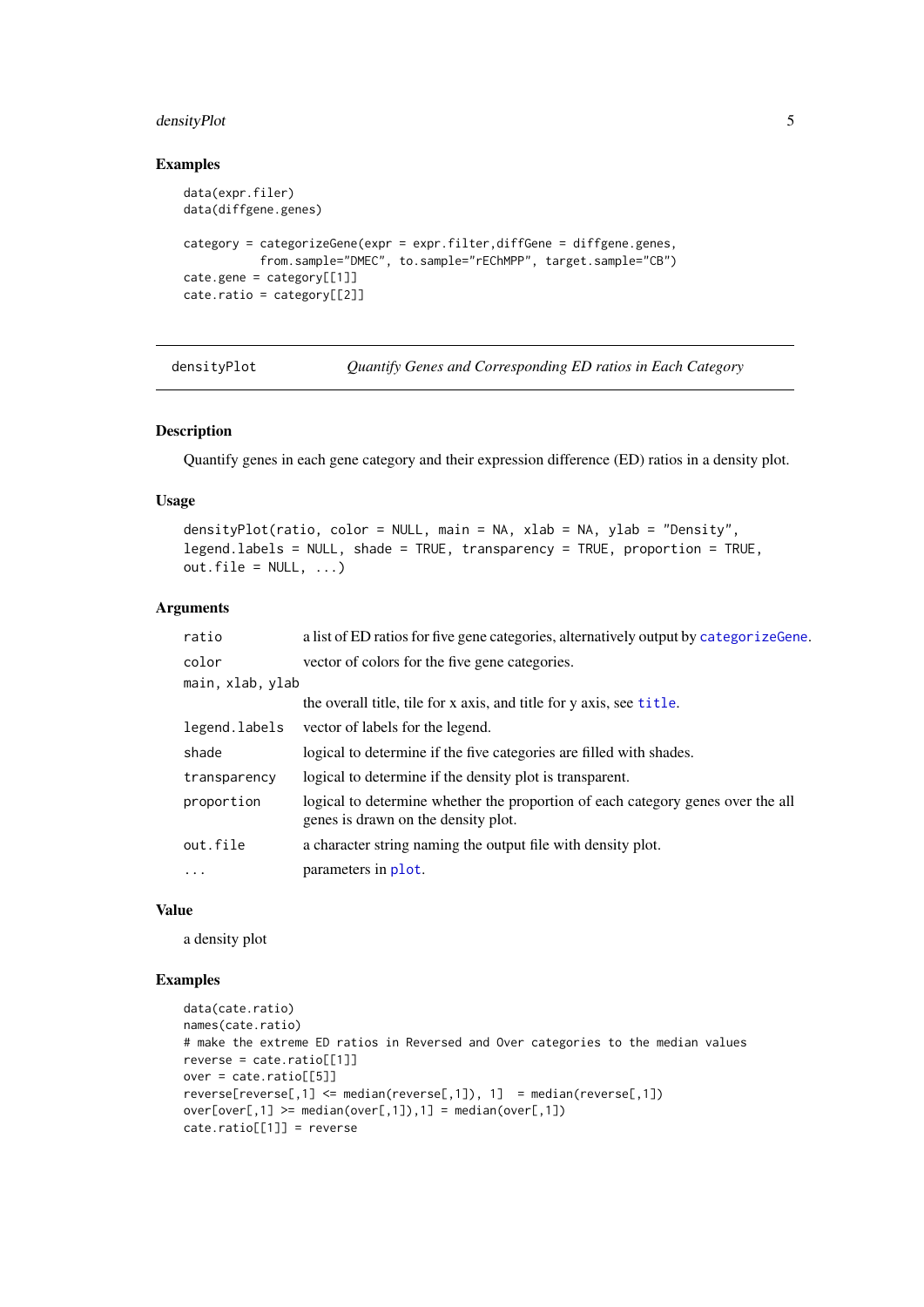```
\text{cate.ratio}[5]] = over
```
# densityPlot(cate.ratio, xlab = "ED ratio", ylab = "Density", proportion = TRUE)

<span id="page-5-1"></span>diffGene *Gene Expression Differential Analysis*

#### Description

Identify the differentially expressed genes for each pair-wise comparison of given three types of samples.

#### Usage

```
diffGene(expr, array = TRUE, fpkm = FALSE, counts =FALSE, method =c("limma","DESeq2"),
from.sample, to.sample, target.sample, filter = FALSE, filter.perc = 0.4,
padjust ="fdr", signif = TRUE, pvalue = 0.05)
```
## Arguments

| expr                | a data frame with gene expression data.                                                                                                                                                                                                                    |
|---------------------|------------------------------------------------------------------------------------------------------------------------------------------------------------------------------------------------------------------------------------------------------------|
| array, fpkm, counts |                                                                                                                                                                                                                                                            |
|                     | logical, specifying the type of input gene expression data.                                                                                                                                                                                                |
| method              | differential analysis method, alternatively to "limma" and "DESeq2", default to<br>"limma". "DESeq2" can be chosen only when counts is TRUE.                                                                                                               |
|                     | from.sample, to.sample, target.sample                                                                                                                                                                                                                      |
|                     | character to specify the name of initiating sample, derived sample and primary<br>sample during a cellular engineering.                                                                                                                                    |
| filter              | logical to indicate whether the genes need to be filtered when match the param-<br>eter filter.perc, only applied to fpkm and counts data.                                                                                                                 |
| filter.perc         | a 0 to 1 number to specify the gene filter criteria by the percentage of samples<br>with non-zero expression. Only used to fpkm and counts data when filter<br>is TRUE, and filter the genes with non-zero expression in less than filter.perc<br>samples. |
| padjust             | indicate the method to do p.value correction, default to "fdr". See p. adjust.                                                                                                                                                                             |
| signif              | logical to indicate whether only the significantly differential genes are output,<br>default to FALSE.                                                                                                                                                     |
| pvalue              | a cutoff p. value for the significant genes, default to 0.05, only used when signif<br>is TRUE.                                                                                                                                                            |

#### Details

This function can be applied on both microarray and RNA-seq data for differential analysis when one of the "array", "fpkm", or "counts" is specified. It does differential analysis to each pair-wise sample comparison among the from.sample, to.sample and target.sample.

### Value

A list with components : a list with differential analysis result for each pair-wise comparison; a list with differential gene names for each pair-wise comparison; a data frame with filtered/unfiltered gene expression.

<span id="page-5-0"></span>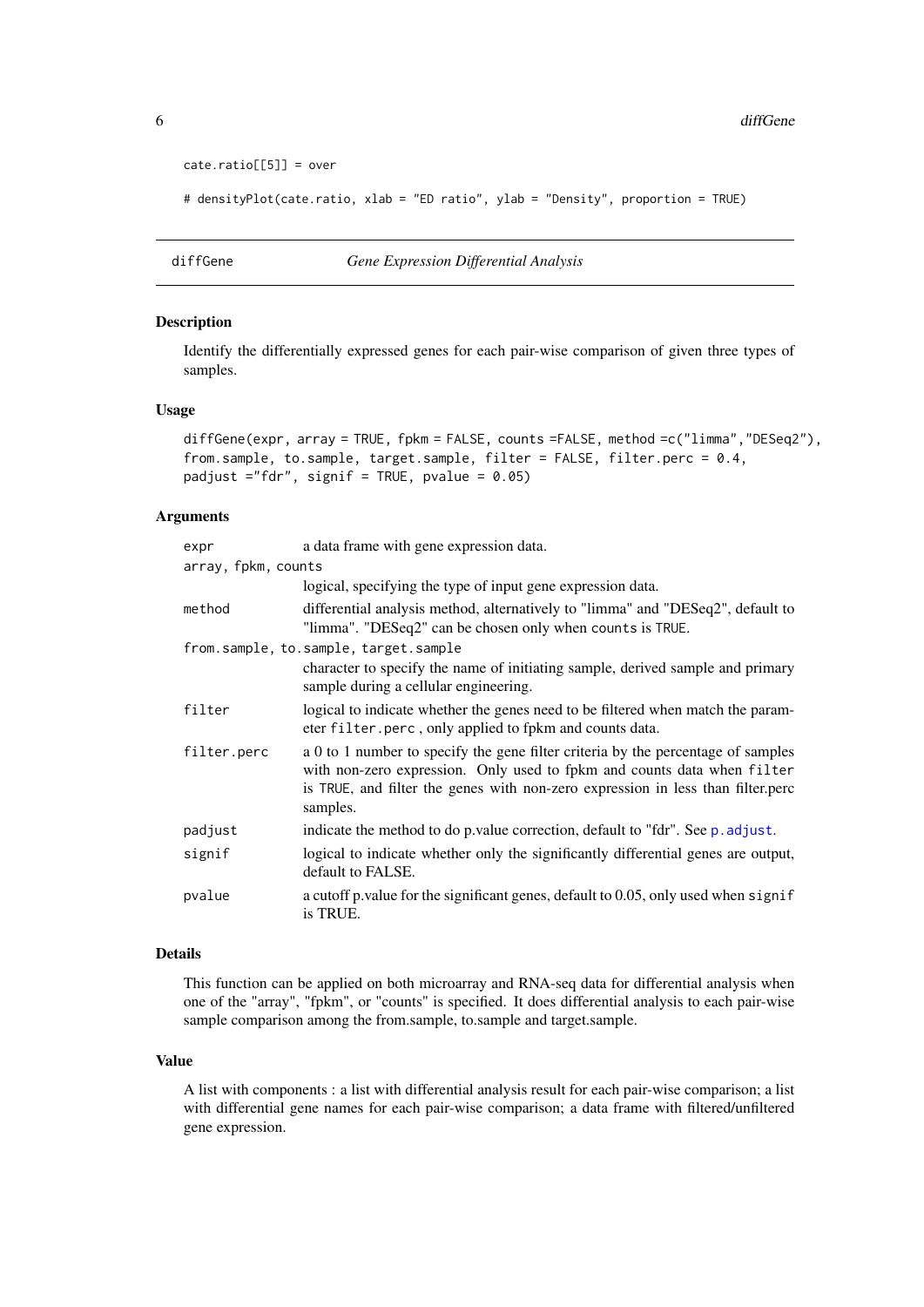## <span id="page-6-0"></span>diffgene.genes 7

#### Examples

data(SandlerFPKM)

```
# differential expression analysis:
diffgene = diffGene(expr = SandlerFPKM, array=FALSE, fpkm=TRUE, counts=FALSE,
                   from.sample="DMEC", to.sample="rEChMPP", target.sample="CB",
                   filter=TRUE, filter.perc =0.4, pvalue = 0.05 )
# differential analysis results
diffgene.result = diffgene[[1]]
# differential genes
diffgene.genes = diffgene[[2]]
# filtered expression data
expr.filter = diffgene[[3]]
```
diffgene.genes *Differential genes for three comparisons*

#### Description

A list of three vectors with significantly differential genes among three comparisons.

#### Usage

```
data(diffgene.genes)
```
## Format

A list

## Value

A list with differential genes in three comparisons

dotPercentage *Percentage Calculation and Visualization*

#### Description

This function calculate the percentage of genes in each category over given annotated gene sets and plot the percentages.

## Usage

```
dotPercentage(cate.gene, annotated.gene, order.by = NULL, type = "l", lty = 1,
pch = NULL, col = NULL, srt = 50, font = 1, adj = c(1,1), cex = 1, add.line = TRUE,
legend = TRUE, legend.label = NULL, ...)
```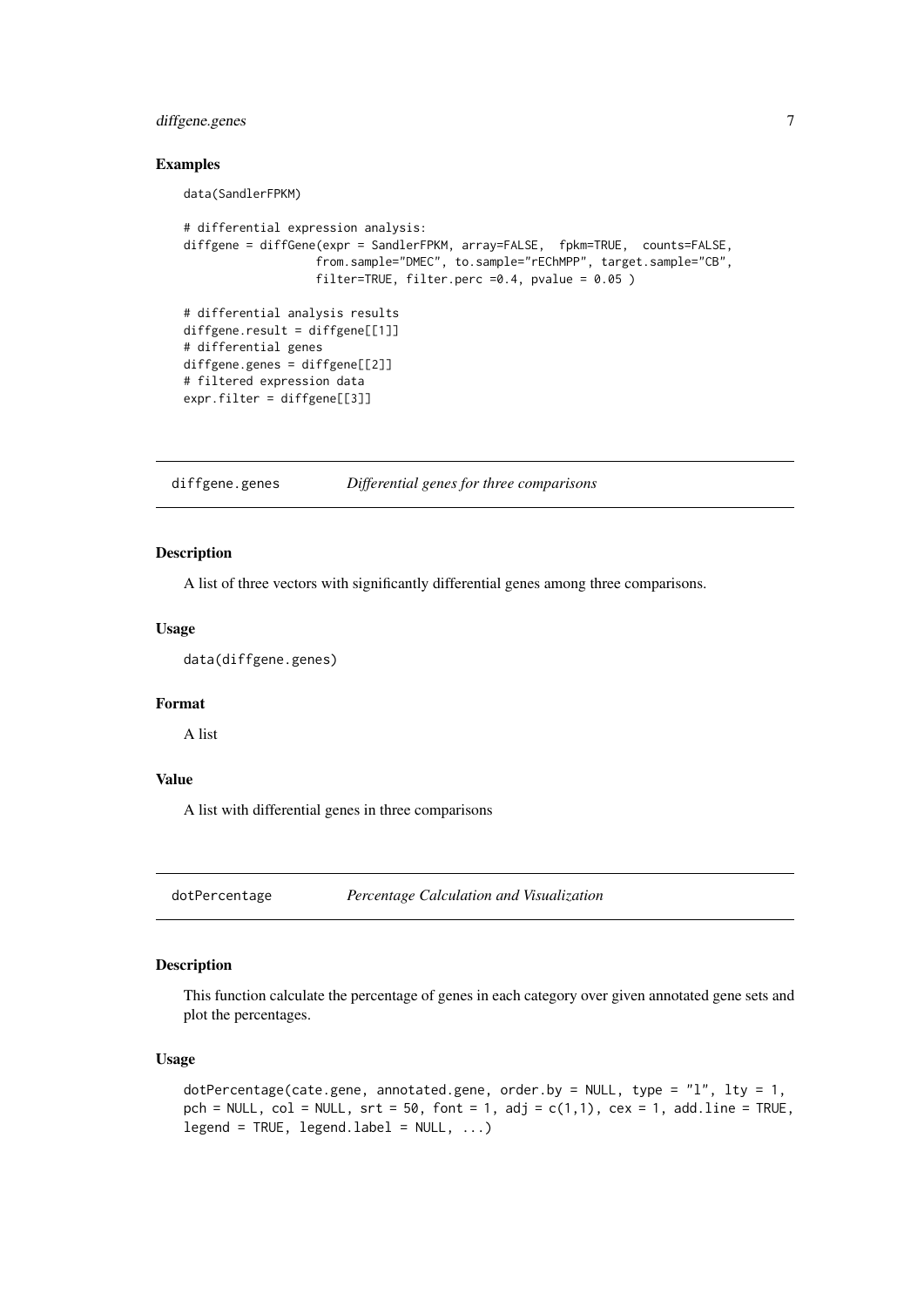## <span id="page-7-0"></span>Arguments

| a list of the five gene categories, alternatively output by categorize Gene.                                                                                                                      |
|---------------------------------------------------------------------------------------------------------------------------------------------------------------------------------------------------|
| annotated gene a list of the annotated gene sets which the cate gene are proportioned in.                                                                                                         |
| one character out of of "Reversed", "Inactive", "Insufficient", "Successful" and<br>"Over" to specify a gene category the percentage is ordered by.                                               |
| type, lty, pch, col                                                                                                                                                                               |
| parameters for the plotting, specifying the type of plotting; the line type when<br>type is "I"; the symbol of points on the line; and the color of lines, see graphic<br>parameters in $par()$ . |
| srt, font, cex, adj                                                                                                                                                                               |
| parameters for the text labeled on x-axis, specifying the string rotation in de-<br>grees; the font of text; the text size, see graphic parameters in $par()$ .                                   |
| logical to determine if to add lines on the dots, logical to TRUE.                                                                                                                                |
| logical to determine whether the legend is added on the figure, default to TRUE.                                                                                                                  |
| labels of the legend, applied only when legend is TRUE.                                                                                                                                           |
| other parameters see plot.                                                                                                                                                                        |
|                                                                                                                                                                                                   |

## Value

a data frame with the percentage of cate.gene in the annotated.gene.

## Examples

```
# load the C/T-specific genes in 16 cells/tissues
data(human.gene)
data(cate.gene)
# perc = dotPercentage(cate.gene = cate.gene, annotated.gene = human.gene,
# order.by = "Successful")
```

```
eegc eegc
```
## Description

eegc

<span id="page-7-1"></span>

| enrichment |  |  | Enrichment Analysis by Hypergeometric Distribution Test |  |  |
|------------|--|--|---------------------------------------------------------|--|--|
|------------|--|--|---------------------------------------------------------|--|--|

## Description

Enrichment Analysis by Hypergeometric Distribution Test

## Usage

enrichment(cate.gene, annotated.gene, background.gene, padjust.method = "fdr" )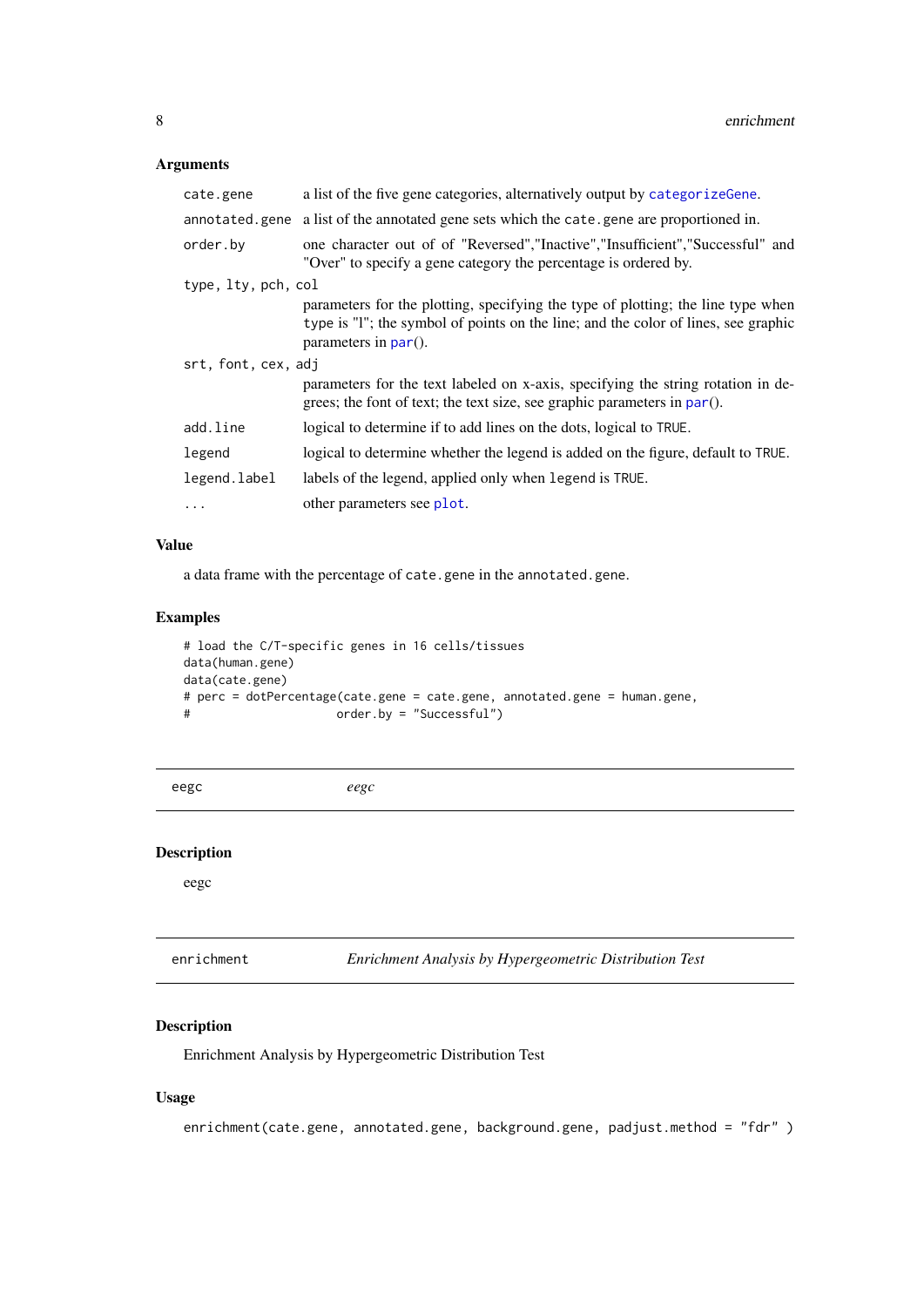#### <span id="page-8-0"></span>expr.filter 9

#### Arguments

```
cate.gene a list of the five gene categories, alternatively output by categorizeGene.
annotated.gene a list of annotated gene sets which the cate.gene are enriched in.
background.gene
                  vector of background genes, e.g. all genes screened by microarray or RNA-
                  sequencing.
padjust.method correction method for enrichment p-values, one of "holm", "hochberg", "hom-
                  mel", "bonferroni", "BH", "BY", "fdr", "none", default to "fdr", see details in
                  p.adjust.
```
#### Value

A list of enrichment results for the five gene categories.

#### Examples

```
# load the cell/tissue-specific genes
data(tissueGenes)
# load the mapping file of cells/tissues to grouped cells/tissues
data(tissueGroup)
# get the background genes
data(expr.filter)
genes = rownames(expr.filter)
# enrichment analysis for the five gene categories
data(cate.gene)
tissueenrich = enrichment(cate.gene = cate.gene, annotated.gene = tissueGenes,
                       background.gene = genes, padjust.method = "fdr")
# select a group of cells/tissues
tissueGroup.selec = c("stem cells","B cells","T cells","Myeloid","Endothelial CD105+")
tissues.selec = tissueGroup[tissueGroup[,"Group"] %in% tissueGroup.selec,c(2,3)]
# tissuetable = heatmapPlot(tissueenrich, terms = tissues.selec, GO=FALSE,
# annotated_row = TRUE,annotation_legend = TRUE,
# main = "Tissue-specific enrichment")
```
expr.filter *Filtered expression data*

### Description

A data frame with filtered RNASeq FPKM data.

## Usage

data(expr.filter)

### Format

A data frame

#### Value

A data frame with filtered gene expression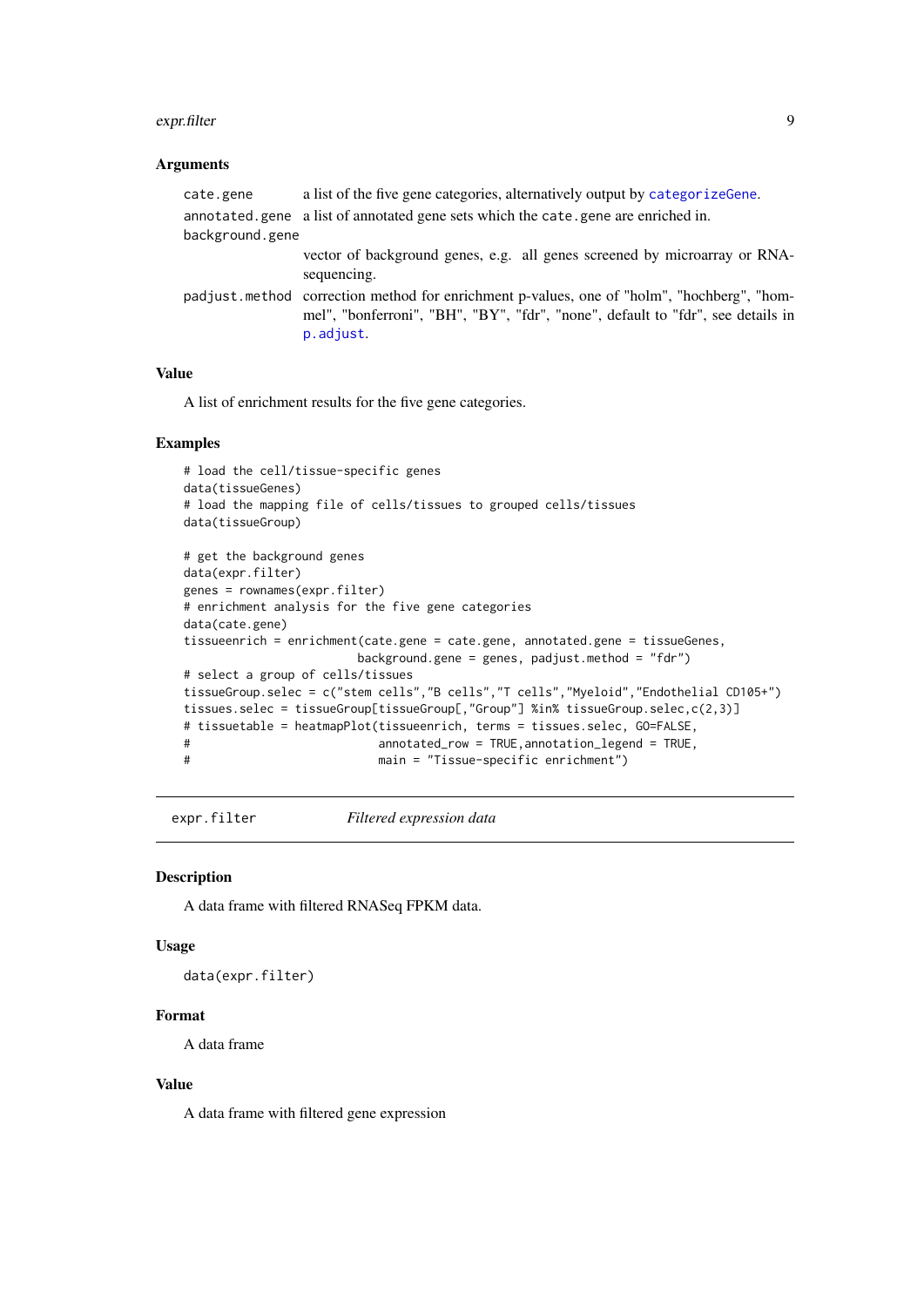<span id="page-9-1"></span><span id="page-9-0"></span>

This function performs Gene Ontology (GO) and KEGG pathways functional enrichment for the five gene categories by calling clusterProfiler package.

#### Usage

```
functionEnrich(cate.gene, organism = "human", convert = TRUE, from = "SYMBOL", ont = "BP",
pAdjustMethod = "bonferroni", GO = TRUE, KEGG = FALSE, enrichResult = FALSE)
```
### Arguments

| cate.gene     | a list of the five gene categories, alternatively output by categorize Gene.                                                                                  |
|---------------|---------------------------------------------------------------------------------------------------------------------------------------------------------------|
| organism      | a character of organism "human" or "mouse" to indicate the species of back-<br>ground genes.                                                                  |
| convert       | logical to determine whether the gene ID should be converted to "ENTREZID",<br>default to TRUE.                                                               |
| from          | the gene id type of input data, see the key types of org. Hs. eg. db.                                                                                         |
| ont           | One of "MF", "BP", and "CC" subontologies, see enrichGO.                                                                                                      |
| pAdjustMethod | correction method for p-value, one of "holm", "hochberg", "hommel", "bonfer-<br>roni", "BH", "BY", "fdr", "none", default to "fdr", see details in p. adjust. |
| GO.           | logical to determine whether the functional enrichment is performed on Gene<br>Ontology, default to TRUE.                                                     |
| KEGG          | logical to determine whether the functional enrichment is performed on KEGG<br>pathways, default to FALSE.                                                    |
| enrichResult  | logical to determine if the "enrichResult" is output, default to FALSE to output a<br>summary of the "enrichResult".                                          |

#### Value

Function enrichment analysis results.

## Examples

```
data(cate.gene)
# result in "enrichResult" class by specifying TRUE to enrichResult parameter
goenrichraw = functionEnrich(cate.gene, organism = "human", pAdjustMethod = "fdr",
                            GO = TRUE, KEGG = FALSE, enrichResult = TRUE)# result of the summary of "enrichResult" by specifying FALSE to enrichResult parameter
# GO enrichment
goenrich = functionEnrich(cate.gene, organism = "human", pAdjustMethod = "fdr",
                          GO = TRUE, KEGG = FALSE, enrichResult = FALSE)
# KEGG enrichment
keggenrich = functionEnrich(cate.gene, organism = "human", pAdjustMethod = "fdr",
                            GO = FALSE, KEGG = TRUE, enrichResult = FALSE)
```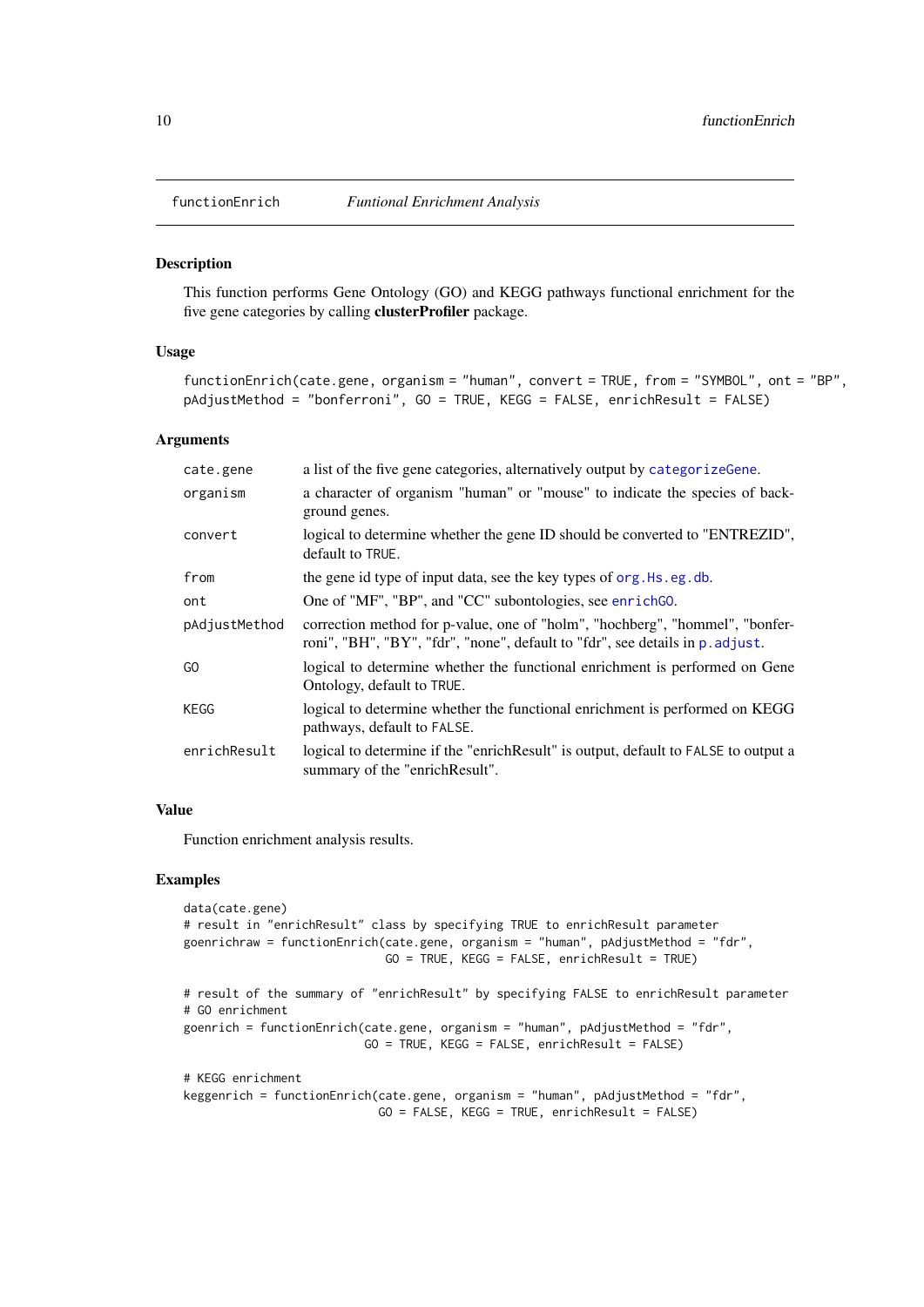<span id="page-10-0"></span>

A list of 5 data frames with the Gene ontology enrichment results for the five gene categories.

#### Usage

data(goenrich)

#### Format

A list with 5 data frames

### Value

A list of GO enrichment results

grnPlot *Gene Regulatory Network Plot*

#### Description

This function plot the a cell/tissue-specific gene regulatory network with genes in the five categories, alterntively reducing the network size by plotting given specific genes as nodes.

## Usage

```
grnPlot(grn.data, cate.gene, filter = TRUE, nodes = NULL, centrality.score,
col = NULL, main= NULL, vertex.label =NULL, vertex.label.dist = 0, vertex.label.font = 1,
vertex.label.cex = 0.5, vertex.label.color="black", edge.arrow.size = 0.4,
edge.color = "grey", layout ="layout_with_lgl", legend.labels = NULL, ...)
```

| grn.data         | a data frame with two columns named "TF" and "TG" to specify the genes as<br>transcription regulators (TF) and target genes being regulated (TG). |  |
|------------------|---------------------------------------------------------------------------------------------------------------------------------------------------|--|
| cate.gene        | a list of the five gene categories as nodes in the network, alternatively output by<br>categorizeGene.                                            |  |
| filter           | logical to specify if the network is reduced to less nodes by a filter, logical to<br>TRUE for a clear visualization.                             |  |
| nodes            | a character vector of genes to kept in the network, only applied when filter is<br>TRUE.                                                          |  |
| centrality.score |                                                                                                                                                   |  |
|                  | a vector or data frame of centrality scores for genes in the network, alternatively<br>calculated by networkAnalyze function.                     |  |
| col              | colors of gene vertex in each cate.gene.                                                                                                          |  |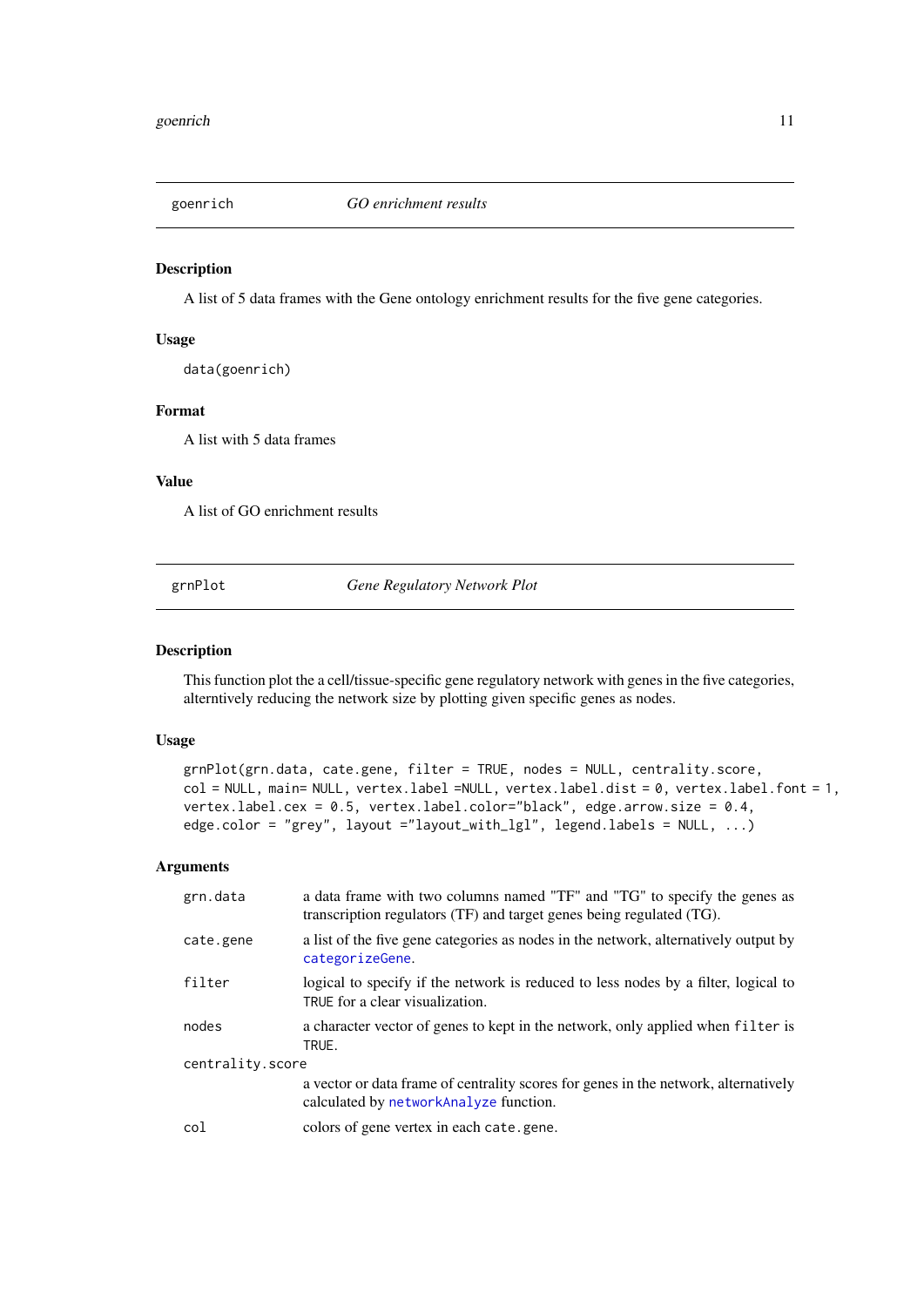<span id="page-11-0"></span>

|                            | main          | title of the plot.                                                                                                                                                                                                                                                      |
|----------------------------|---------------|-------------------------------------------------------------------------------------------------------------------------------------------------------------------------------------------------------------------------------------------------------------------------|
|                            |               | vertex.label, vertex.label.dist, vertex.label.font, vertex.label.cex, vertex.label.color<br>parameters for vertex labels, to specify the labels of vertex, the position of labels<br>on the vertex, font size, cex and color for label, see details in igraph.plotting. |
| edge.arrow.size.edge.color |               |                                                                                                                                                                                                                                                                         |
|                            |               | parameters for edge to specify the arrow size and color of edge, see details in<br>igraph.plotting.                                                                                                                                                                     |
|                            | layout        | the layout of network plot, see details in layout.                                                                                                                                                                                                                      |
|                            | legend.labels | vector of label names for each cate.gene.                                                                                                                                                                                                                               |
|                            | $\cdots$      | other parameters used in igraph.plotting.                                                                                                                                                                                                                               |
|                            |               |                                                                                                                                                                                                                                                                         |

## Value

a igraph plot for gene regulatory network.

## Examples

```
## Not run:
  # select genes to shown their regulation with others
  node.genes = c("ZNF641", "BCL6")
  # enlarge the centrality
 centrality.score = degree$centrality*100
 names(centrality.score) = degree$Gene
  par(max = c(2, 2, 3, 2))grnPlot(grn.data = human.grn[[tissue]], cate.gene = cate.gene, filter = TRUE,
         nodes = node.genes, centrality.score = centrality.score,
         main = "Gene regulatory network")
```
## End(Not run)

heatmapPlot *Heatmap Plot of Enriched Terms*

#### Description

This function plot the significantly enriched terms in a heatmap by calling **pheatmap** package.

## Usage

```
heatmapPlot(enrichresult, GO = FALSE, terms = NULL, padjust = TRUE, pvalue = 0.05,
top= NA, filter = FALSE, main = NA, annotation = NULL, annotation_col = NULL,
annotated_row = FALSE, annotation_row = NULL,annotation_colors = NA,
display_numbers = FALSE, annotation_legend = FALSE,...)
```

| enrichresult | a list of data frames with enrichment results, alternatively output by function Enrich<br>or enrichment. |
|--------------|----------------------------------------------------------------------------------------------------------|
| GO           | logical to determine whether the terms are Gene Ontology (GO) terms enriched<br>by functionEnrich.       |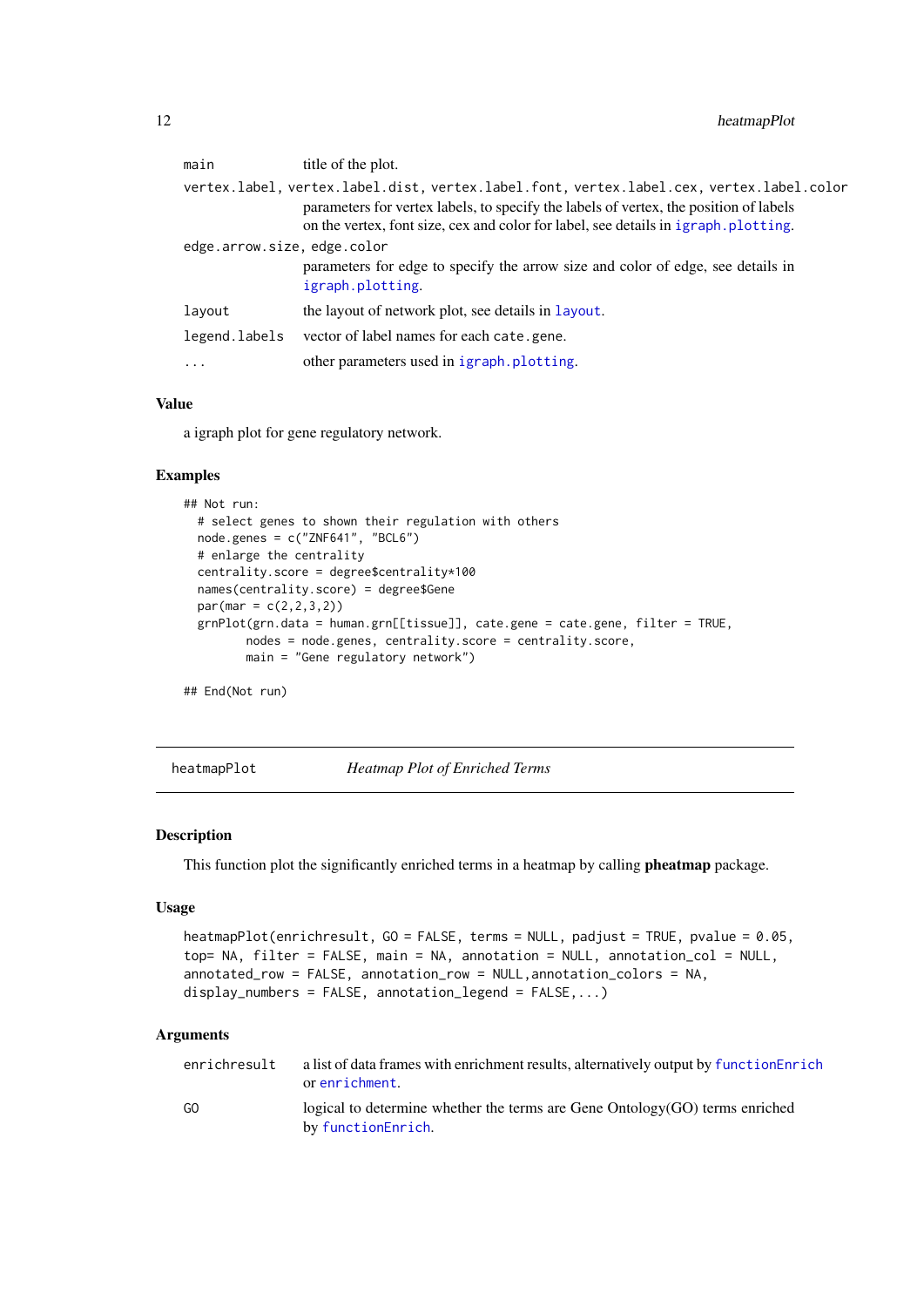#### <span id="page-12-0"></span>human.gene 13

| terms                                                                                                         | a character vector to specify the terms chosen to be listed in the heatmap, se-<br>lected from the enrichment result, or a data frame with terms and correspond-<br>ing term annotations used for annotation_row. |  |
|---------------------------------------------------------------------------------------------------------------|-------------------------------------------------------------------------------------------------------------------------------------------------------------------------------------------------------------------|--|
| padjust                                                                                                       | logical to determine whether the significantly enriched terms were selected by<br>adjusted p. value rather than the p. value, default to TRUE.                                                                    |  |
| pvalue                                                                                                        | a cutoff value to select the significantly enriched terms.                                                                                                                                                        |  |
| top                                                                                                           | a number to specify the most significantly enriched terms to be drawn in each<br>category, default to NA without specifying.                                                                                      |  |
| filter                                                                                                        | logical to specify whether the enriched terms need to be filered with the ones<br>which are significant among the first four categories.                                                                          |  |
| main                                                                                                          | a character of main title on the heatmap plot.                                                                                                                                                                    |  |
| annotation, annotation_row, annotation_col, annotation_colors, annotation_legend,<br>see details in pheatmap. |                                                                                                                                                                                                                   |  |
| annotated_row                                                                                                 | logical to determine whether the the rows are annotated by annotation_row,<br>default to FALSE. When it's TRUE, annotation_row should be specified or using<br>annotations in a data frame of terms.              |  |
| display_numbers                                                                                               |                                                                                                                                                                                                                   |  |
|                                                                                                               | logical to determine whether the gene counts number is shown on the heatmap.                                                                                                                                      |  |

### Value

heatmap plot and the terms with p.values for the heatmap

## Examples

```
# plot the enrichment results by the five gene categories
data(goenrich)
heatmaptable = heatmapPlot(goenrich, GO = TRUE, top = 5, filter = FALSE,
                           main = "Gene ontology enrichment",
                           display_numbers = FALSE)
```
human.gene *Gene regulatory network based human cell/tissue-specific gene sets*

## Description

A list of 16 human cells/tissues-specific gene sets summarized from the gene regulatory network downloaded from the CellNet website.

## Usage

data(human.gene)

## Format

A list

## Value

A list with 16 human cells/tissues-specific gene sets from CellNet.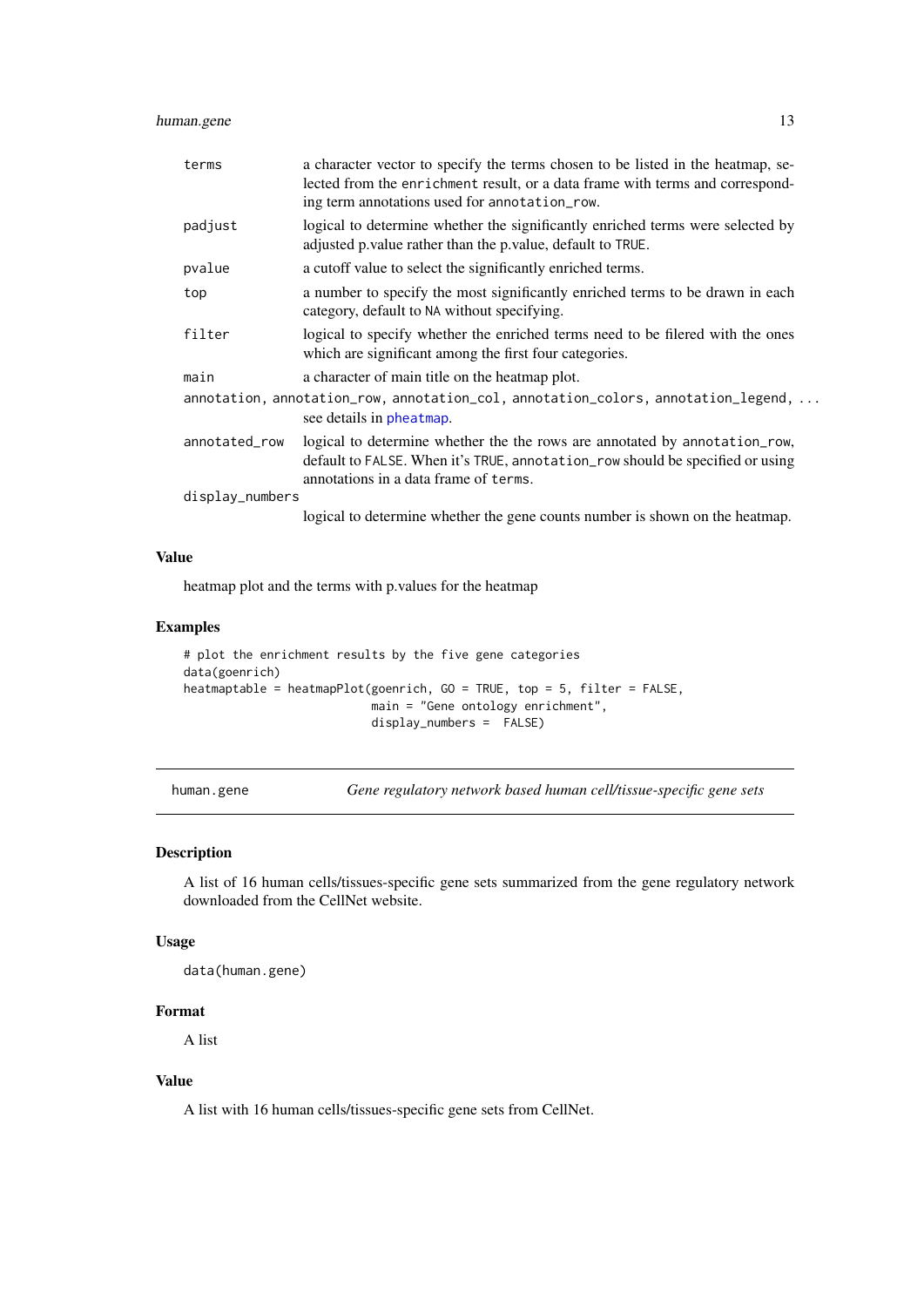<span id="page-13-0"></span>

A list of 16 data frames (cells/tissues) with transcription factors (TF) to target genes (TG) regulation information.

## Usage

data(human.grn)

## Format

A list with 16 data frames

## Value

A list of human gene regulatory information.

| human.tf | Gene regulatory network based human cell/tissue-specific transcrip- |
|----------|---------------------------------------------------------------------|
|          | tion factor $(TF)$ regulated gene sets                              |

## Description

A list of 1455 human cells/tissues-specific TF regulated gene sets summarized from the gene regulatory network downloaded from the CellNet website.

## Usage

data(human.tf)

## Format

A list

## Value

A list with 1455 human cells/tissues-specific TF regulated gene sets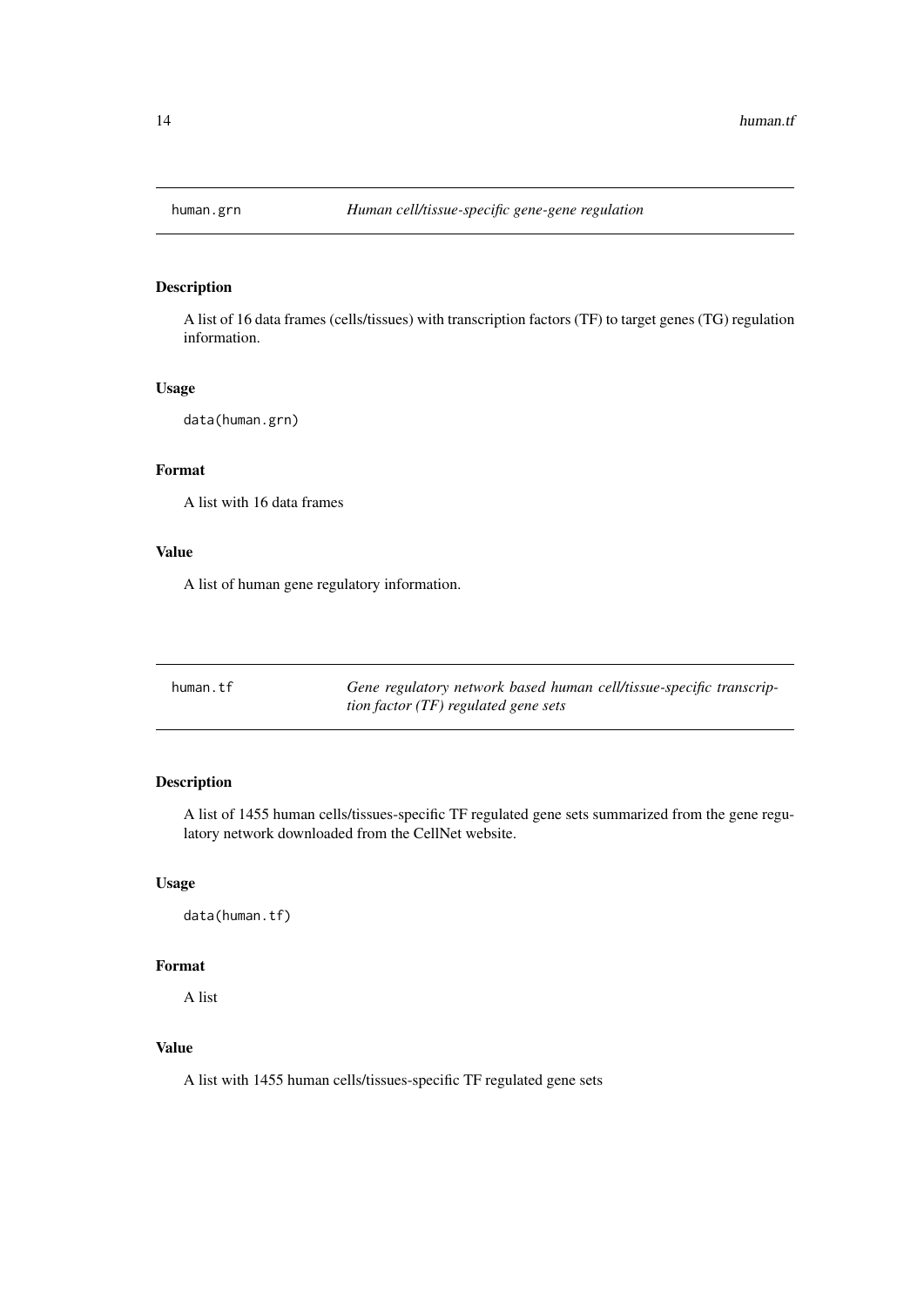<span id="page-14-0"></span>markers *Marker genes*

## Description

A vector containing 65 genes specific in endothelial and haematopoietic cells as listed in Sandler's paper.

## Usage

data(markers)

## Format

A vector

## Value

A vector of marker genes

markerScatter *Scatter Plot for Gene Expression*

### Description

Generates an expression profile of each gene catetory in one sample against another, alternatively plot the regression line from linear modeling fitting.

#### Usage

```
markerScatter(expr, log = FALSE, samples, cate.gene, markers = NULL, pch = 19, cex = 0.5,
col = NULL, xlab = NULL, ylab = NULL, main = NULL, add.line = TRUE, text.cex = 1, legend.labels = NULL,
... )
```

| expr                                                                                                                                          | a data frame with gene expression.                                                                               |
|-----------------------------------------------------------------------------------------------------------------------------------------------|------------------------------------------------------------------------------------------------------------------|
| log                                                                                                                                           | logical to determine if the gene expression data is log converted (add a small<br>constant 2), default to FALSE. |
| samples                                                                                                                                       | a vector of samples to compare on the x axis and y axis.                                                         |
| cate.gene                                                                                                                                     | a list of the gene categories, alternatively output by categorize Gene.                                          |
| vector of marker genes to be highlighted in the plot. No gene is highlighted<br>markers<br>when it's NULL.<br>pch, cex, col, xlab, ylab, main |                                                                                                                  |
|                                                                                                                                               | plot parameters, see details in par.                                                                             |
| add.line                                                                                                                                      | logical to determine if the linear model fitting line is added on the figure.                                    |
| text.cex                                                                                                                                      | font size for the text on markers, see details in text.                                                          |
| legend.labels                                                                                                                                 | vector of labels for the marker legend.                                                                          |
| $\ddots$                                                                                                                                      | other parameters in plot.                                                                                        |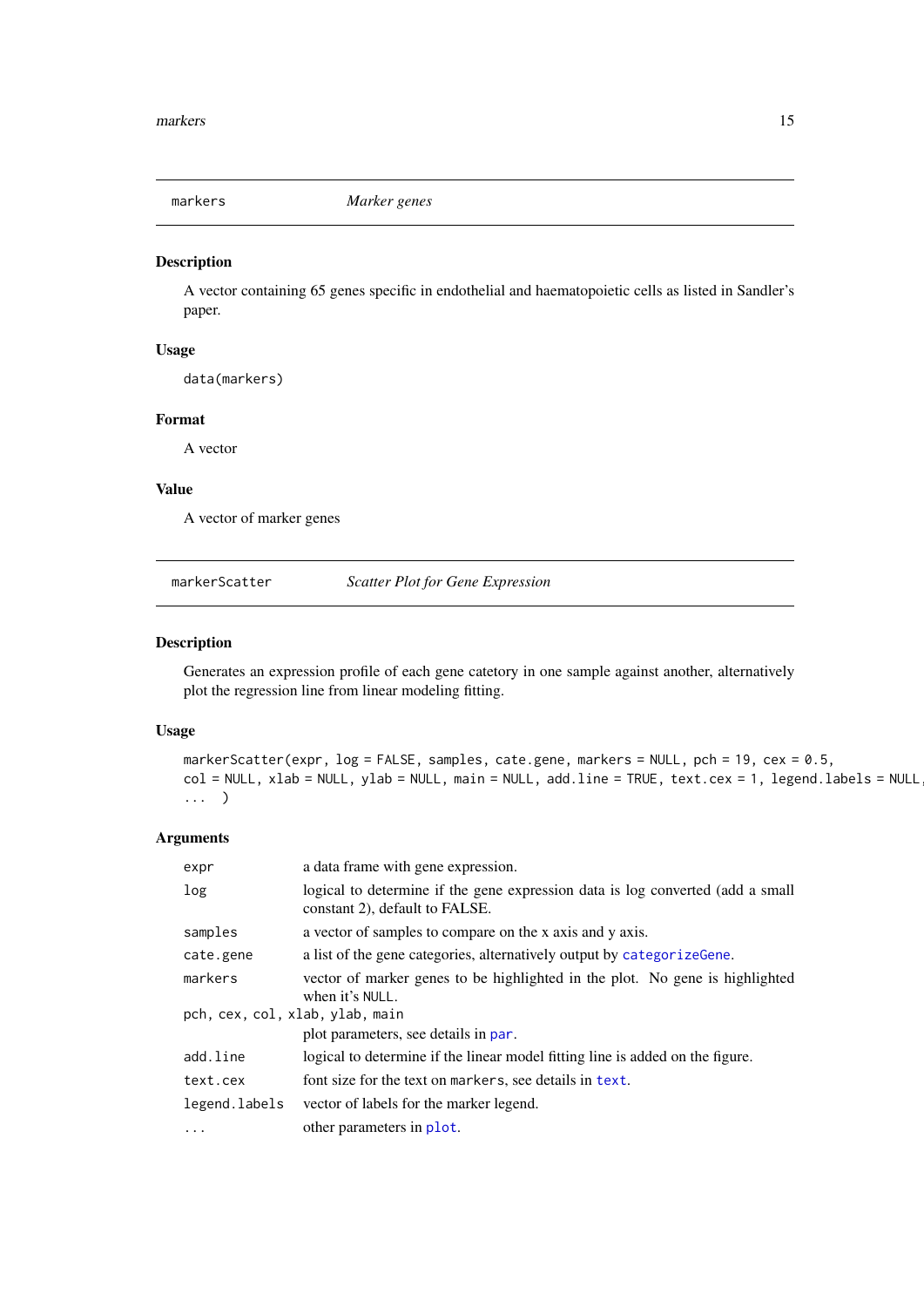## Details

Visualization of gene expression in the five categories under each pair-wised comparison.

#### Value

plot with gene expression profile.

## Examples

```
#load the marker genes of somatic and primary cells
data(markers)
data(expr.filter)
#scatterplot
col = c("#abd9e9", "#2c7bb6", "#fee090", "#d7191c", "#fdae61")
markerScatter(expr = expr.filter, log = TRUE, samples = c("CB", "DMEC"),
               \text{cate.gene} = \text{cate.gene}[2:4], \text{ markers} = \text{markers}, \text{col} = \text{col}[2:4],xlab = expression('log'[2]*' expression in CB (target)'),
              ylab = expression('log'[2]*' expression in DMEC (input)'),main = "")
```
mouse.gene *Gene regulatory network based mouse cell/tissue-specific gene sets*

#### Description

A list of 20 mouse cells/tissues-specific gene sets summarized from the gene regulatory network downloaded from the CellNet website.

#### Usage

data(mouse.gene)

## Format

A list

## Value

A list of 20 mouse cells/tissues-specific gene sets

| mouse.grn | Mouse cell/tissue-specific gene-gene regulation |
|-----------|-------------------------------------------------|
|-----------|-------------------------------------------------|

## Description

A list of 20 data frames (cells/tissues) with transcription factors (TF) to target genes (TG) regulation information.

## Usage

data(mouse.grn)

<span id="page-15-0"></span>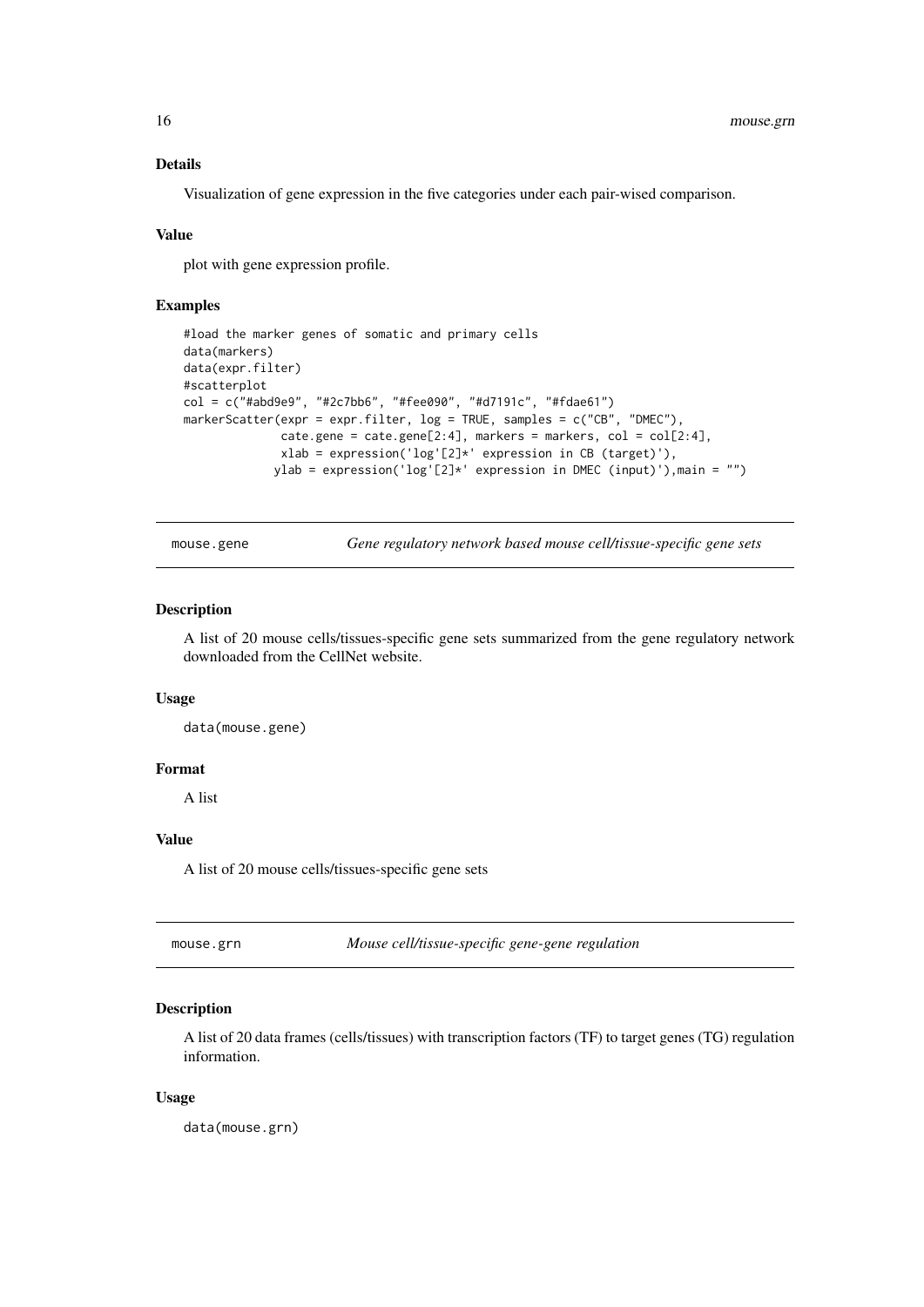#### <span id="page-16-0"></span> $mouse.$   $17$

## Format

A list with 20 data frames

## Value

A list of mouse gene regulatory information.

| mouse.tf | Gene regulatory network based mouse cell/tissue-specific transcrip- |  |
|----------|---------------------------------------------------------------------|--|
|          | tion factor $(TF)$ regulated gene sets                              |  |

## Description

A list of 1744 mouse cells/tissues-specific TF regulated gene sets summarized from the gene regulatory network downloaded from the CellNet website.

#### Usage

data(mouse.tf)

## Format

A list

## Value

A list of 1744 mouse cells/tissues-specific TF regulated gene sets.

<span id="page-16-1"></span>networkAnalyze *Network Topological Analysis*

## Description

This function analyzes the topological structure of gene regulation network (GRN) by calculating the "degree", "betweenness", "closeness" and "stress" parameters, and output the centrality values for given genes in each gene categories.

## Usage

```
networkAnalyze(grn.data, cate.gene, centrality = c("degree", "betweenness",
"stress", "closeness"), mode = c("all","in", "out", "total"))
```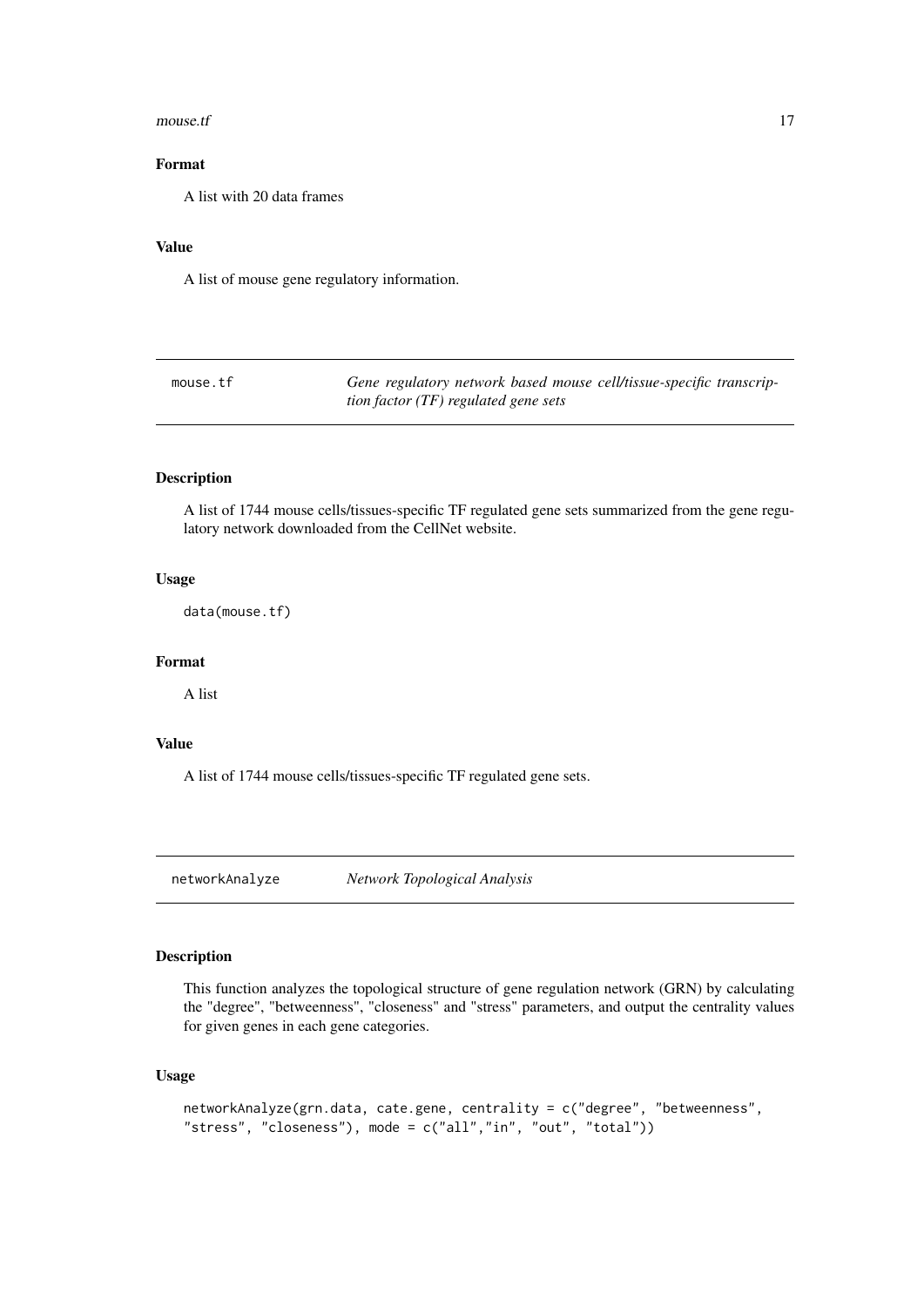## <span id="page-17-0"></span>Arguments

| grn.data   | a data frame with two columns named "TF" and "TG" to specify the genes as<br>transcription regulators (TF) and target genes (TG) being regulated.                                                                |
|------------|------------------------------------------------------------------------------------------------------------------------------------------------------------------------------------------------------------------|
| cate.gene  | a list of the five gene categories as nodes in the network, alternatively output by<br>categorizeGene.                                                                                                           |
| centrality | charactor string of "degree", "betweenness", "closeness" and "stress" to calcu-<br>late the centrality of network built from input grn. data, see degree. betweenness,<br>closeness, and stresscent for details. |
| mode       | character string of "all", "in", "out" and "total", only used when centrality is<br>"degree" or "closeness", see degree, closeness for details.                                                                  |

## Value

data frame with genes and centrality scores.

## Examples

```
# load the CellNet GRN and gene categories
data(human.grn)
data(cate.gene)
# specify a tissue-specifc network
tissue = "Hspc"
degree = networkAnalyze(human.grn[[tissue]], cate.gene = cate.gene,
                       centrality = "degree", mode ="all")
```

| SandlerFPKM | RNA-seq data in FPKM A data frame containing 16692 gene in 7 sam-<br>ples from paper published by Sandler et.al. in 2014., samples are<br>named from somatic dermal microvascular endothelial cell (DMEC)<br>to induced multipotent haematopoietic progenitor (rEChMPP) cells<br>and primary cord blood (CB) cells. |
|-------------|---------------------------------------------------------------------------------------------------------------------------------------------------------------------------------------------------------------------------------------------------------------------------------------------------------------------|
|             |                                                                                                                                                                                                                                                                                                                     |

## Description

RNA-seq data in FPKM A data frame containing 16692 gene in 7 samples from paper published by Sandler et.al. in 2014., samples are named from somatic dermal microvascular endothelial cell (DMEC) to induced multipotent haematopoietic progenitor (rEChMPP) cells and primary cord blood (CB) cells.

### Usage

data(SandlerFPKM)

## Format

A data frame with 16692 rows and 7 columns specifying for genes and samples.

## Value

A data frame with gene expression data.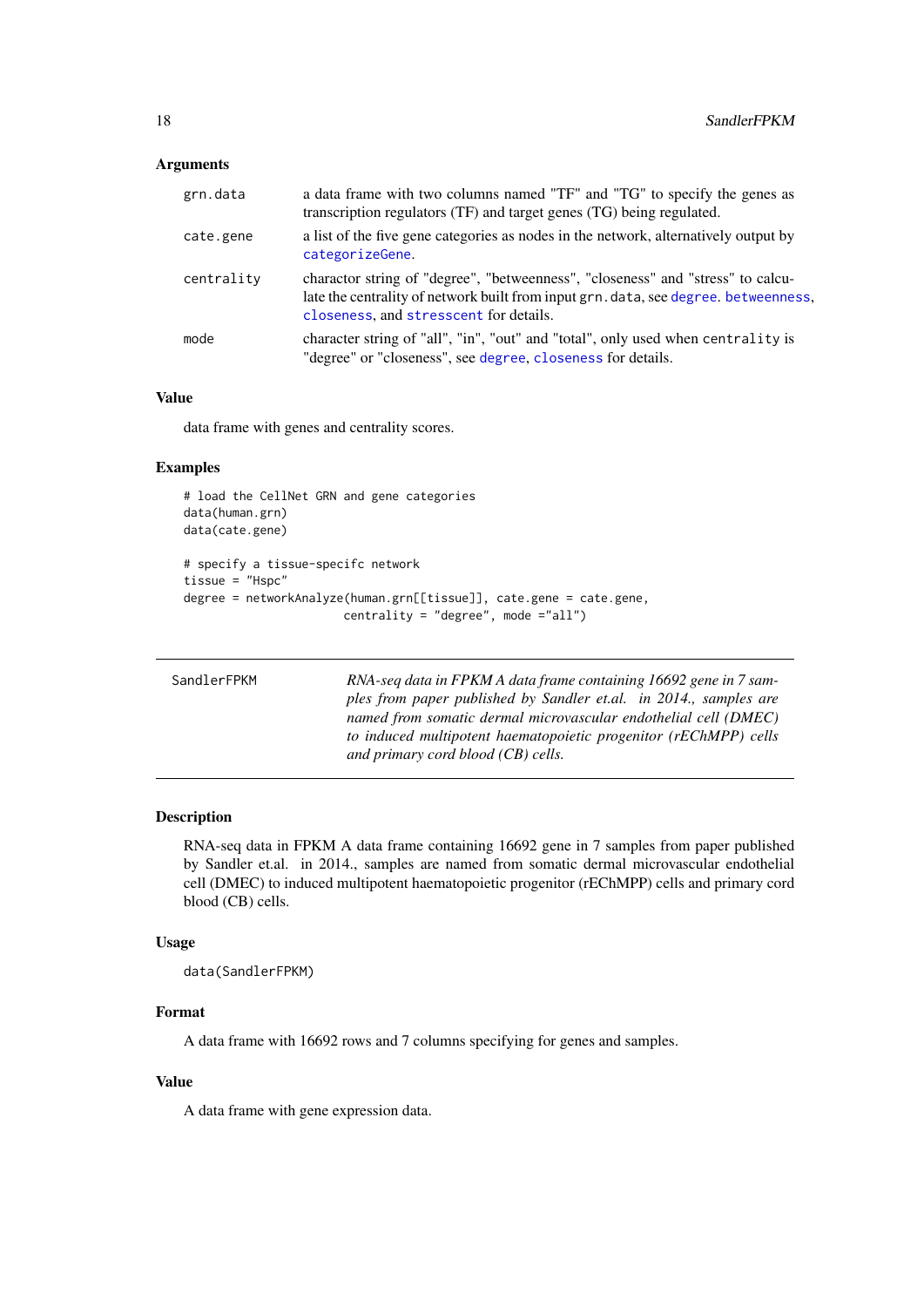<span id="page-18-0"></span>

A list of 126 cells/tissues-specific gene sets identified by SpeCond algorithm from 126 cells/tissues in Gene Enrichment Profiler database.

## Usage

data(tissueGenes)

## Format

A list

## Value

A list with 126 cells/tissues-specific gene sets

tissueGroup *Tissue mapping to groups*

## Description

A data frame with 126 cells/tissues and 30 C/T groups they belong to.

## Usage

data(tissueGroup)

## Format

A data frame with 126 rows (tissues) and 3 columns (Tissue, Tissue\_abbr, Group)

## Value

A data frame with 126 cells/tissues and 30 C/T groups they mapped to